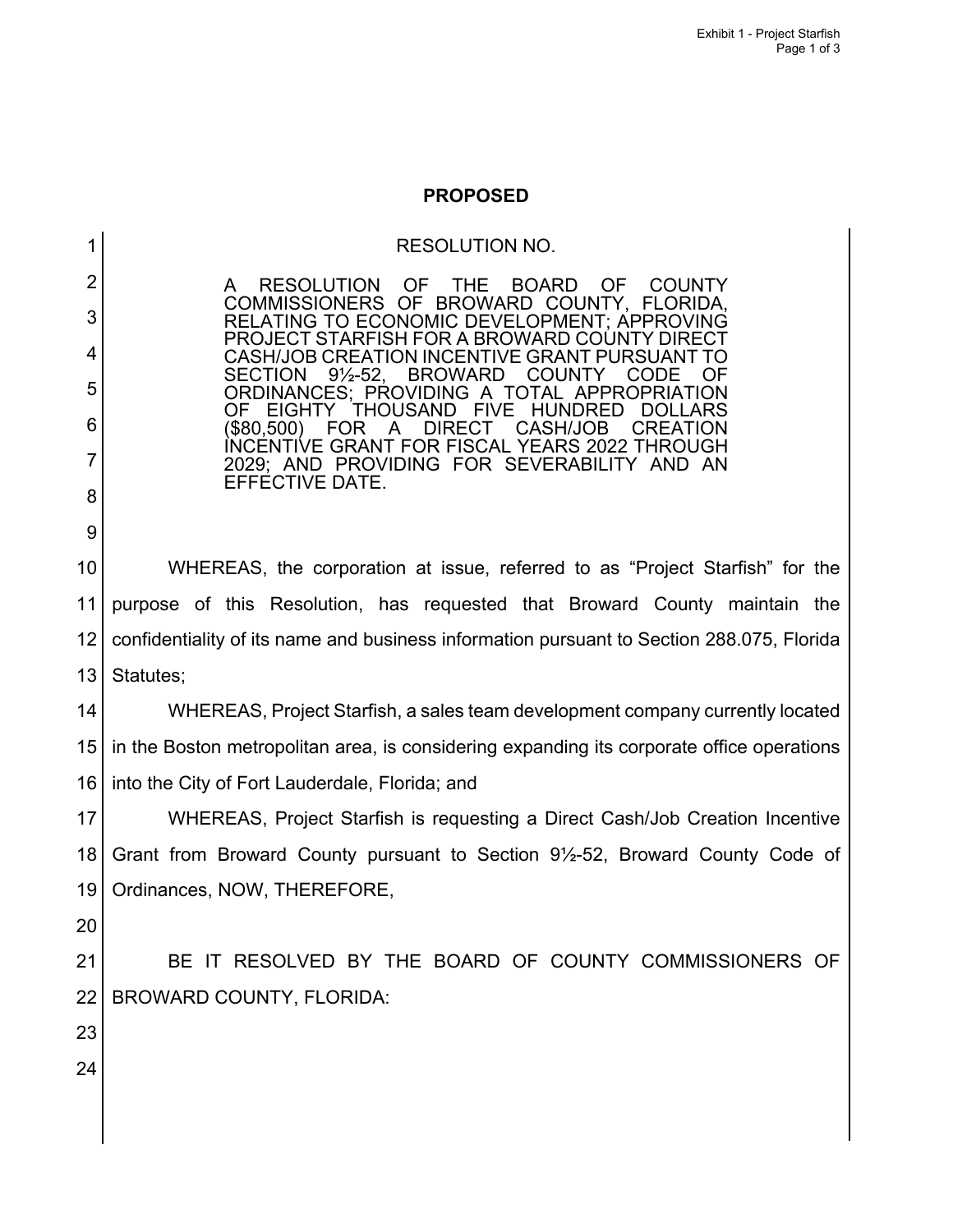1 2 3 4 5 6 7 8 Section 1. The Broward County Board of County Commissioners ("Board") hereby approves a Direct Cash/Job Creation Incentive Grant not to exceed a total amount of Eighty Thousand Five Hundred Dollars (\$80,500) for fiscal years 2022 through 2029, collectively, through Broward County's Direct Cash/Job Creation Incentive Program, calculated on the basis of Seven Hundred Dollars (\$700) per qualifying job, and subject to the condition precedent that the City of Fort Lauderdale, Florida, also commits for the same period to appropriate a total direct cash incentive of Thirty-four Thousand Five Hundred Dollars (\$34,500) to Project Starfish.

9

10 11 12 13 Section 2. In furtherance of Project Starfish's request for approval, the Board has determined that the basis of this proposed project's private sector wage commitment calculation shall be one hundred fifteen percent (115%) of the Broward County average annual wage.

14

15 16 17 Section 3. The amounts authorized herein shall constitute Broward County's total commitment to this project for participation in the Direct Cash/Job Creation Incentive Program.

18

19 20 21 22 23 Section 4. The County Administrator is authorized to execute all necessary documents in connection with the award and administration of the grant, subject to review for legal sufficiency by the Office of the County Attorney and provided that Broward County's total financial commitment does not exceed the maximum amount stated herein.

24